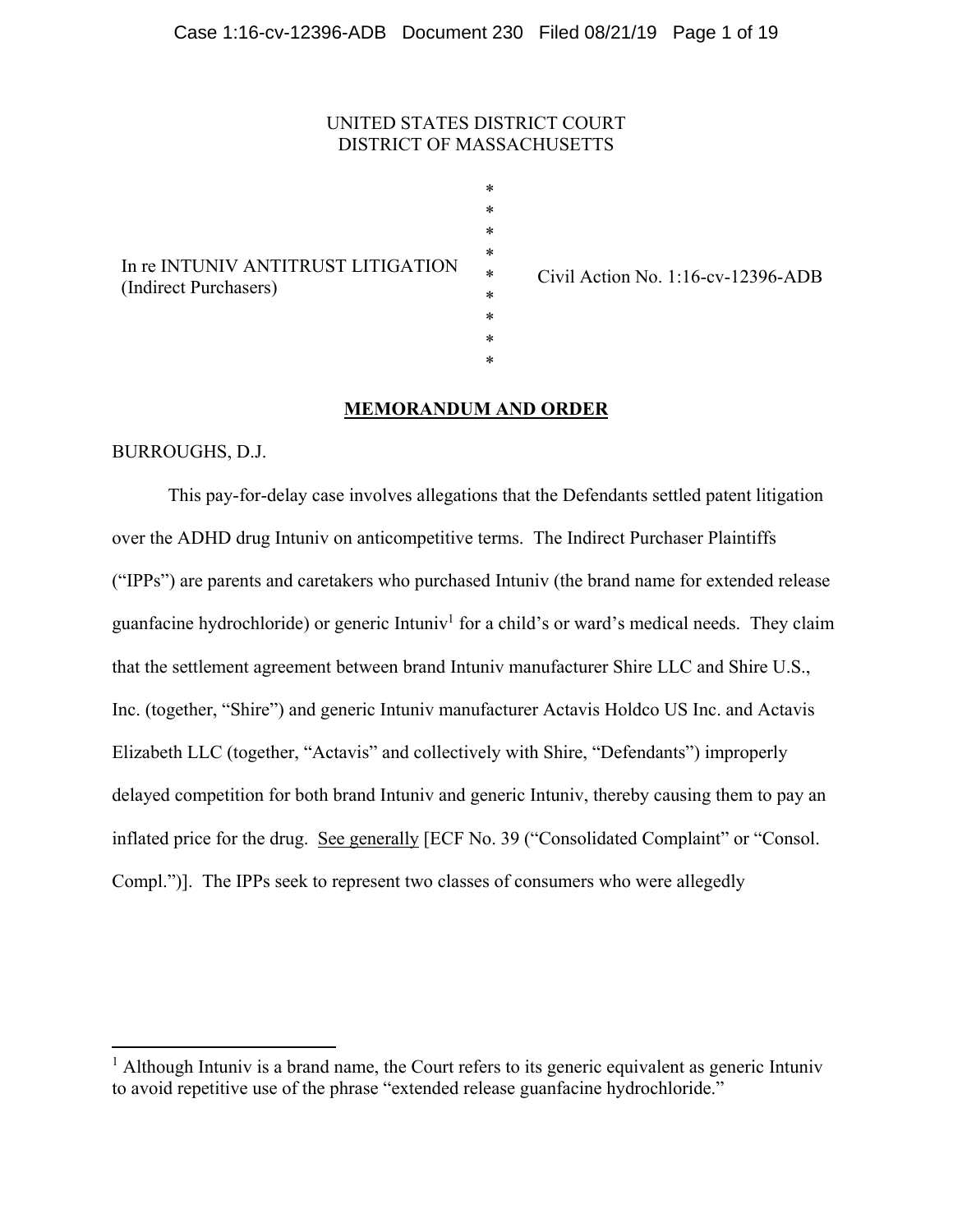### Case 1:16-cv-12396-ADB Document 230 Filed 08/21/19 Page 2 of 19

overcharged for Intuniv because of Defendants' anticompetitive conduct: a nationwide class and a class of consumers from the twenty-six jurisdictions that have Illinois Brick repealer laws.<sup>2</sup>

 Before the Court are the IPPs' motion for class certification [ECF No. 146], the IPPs' motion to exclude the opinions of Defendants' expert, Professor James W. Hughes ("Prof. Hughes") [ECF No. 175], and Defendants' motion to exclude the opinions of the IPPs' expert, Professor Meredith Rosenthal ("Prof. Rosenthal") [ECF No. 163]. For the reasons explained herein, the motions are **DENIED**.

# **I. BACKGROUND**

This background presumes the truth of the allegations in the Consolidated Complaint. The Court's order on Defendants' motion to dismiss contains a more complete summary of the facts alleged. See Picone v. Shire PLC, No. 16-CV-12396-ADB, 2017 WL 4873506, at \*1–3 (D. Mass. Oct. 20, 2017).

# **A. Patent Litigation and Anticompetitive Settlement**

Shire manufactures and sells Intuniv, which is generally prescribed for young patients to treat ADHD. [Consol Compl. ¶¶ 1–2]. On September 2, 2009, the Food and Drug Administration ("FDA") approved Shire's New Drug Application ("NDA") for Intuniv pursuant to 21 U.S.C. § 355. [Id.  $\P$  2, 4]. During the relevant time period, Shire held three patents that covered Intuniv (collectively, the "Intuniv Patents"). [Id. ¶¶ 45, 50]. According to the Consolidated Complaint, Wall Street analysts, generic pharmaceutical companies, and Shire itself considered the Intuniv Patents to be "weak."  $[\underline{Id}, \P 51]$ .

 $2$  Illinois Brick Co. v. Illinois, 431 U.S. 720 (1977), holds that indirect purchasers of goods cannot recover damages under the federal antitrust laws for overcharges that were allegedly passed on to them by the direct purchaser of the goods, 431 U.S. at 730.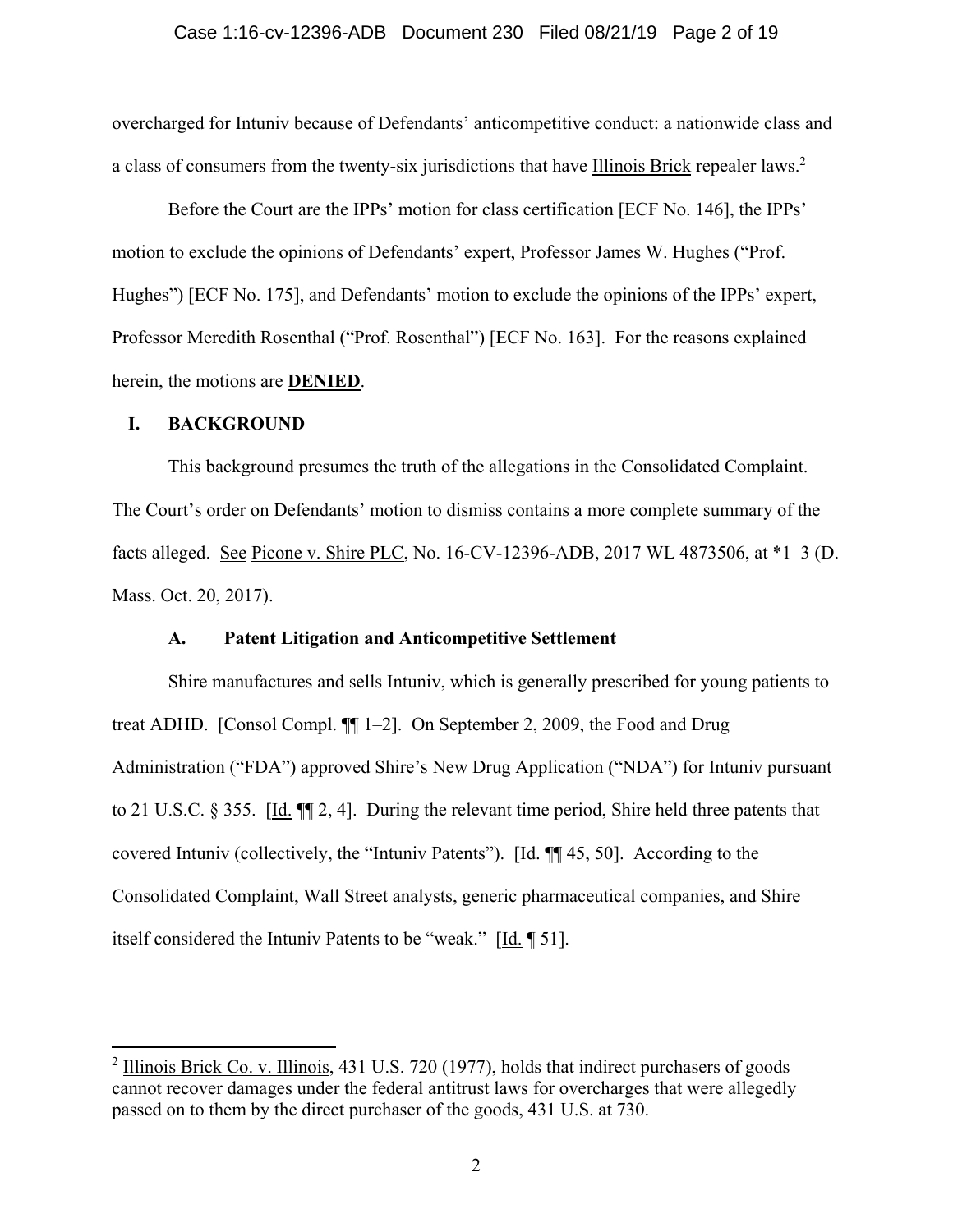### Case 1:16-cv-12396-ADB Document 230 Filed 08/21/19 Page 3 of 19

Under the Drug Price Competition and Patent Term Restoration Act of 1984, Pub. L. No. 98–417, 98 Stat. 1585, commonly known as the Hatch-Waxman Act, a generic manufacturer may file an Abbreviated New Drug Application ("ANDA") to seek approval of a proposed generic version of a brand drug. See 21 U.S.C. § 355(j). Obtaining approval for an ANDA is easier than obtaining approval for an NDA. See In re Loestrin 24 Fe Antitrust Litig., 814 F.3d 538, 543 (1st Cir. 2016). In filing an ANDA to obtain approval for a generic drug, a generic manufacturer must certify that the generic does not infringe any of the patents that the brand company lists as covering the drug at issue. See 21 U.S.C.  $\S 355(j)(2)(A)(vii)$ . On December 29, 2009, Actavis became the first company to file an ANDA for a generic version of Intuniv. [Consol. Compl. ¶¶ 53–54].

The certification that Actavis filed with its ANDA constituted a constructive act of infringement, granting Shire standing to sue Actavis. See 35 U.S.C.  $\S 271(e)(2)(A)$ ; In re Loestrin 24 Fe, 814 F.3d at 543. Shire then filed suit pursuant to 21 U.S.C. § 355(j)(5)(B)(iii), which triggered an automatic 30-month stay of any FDA approval of Actavis' ANDA. [Consol. Compl. [58]; see In re Loestrin 24 Fe, 814 F.3d at 543. As the first filer of an ANDA, if successful in its bid for approval of its generic Intuniv, Actavis would have obtained "a 180-day period of exclusivity during which 'no other generic can compete with the brand-name drug.'" In re Loestrin 24 Fe, 814 F.3d at 543 (quoting FTC v. Actavis, 570 U.S. 136, 144 (2013)); see 21 U.S.C. § 355(j). A critical exception to that exclusivity is that the brand company can itself market an "authorized generic" during this 180-day, first-filer exclusivity period. See Sanofi-Aventis v. Apotex Inc., 659 F.3d 1171, 1175 (Fed. Cir. 2011). Shortly after Actavis filed its ANDA, several other companies including TWi Phamaceuticals, Inc. and Anchen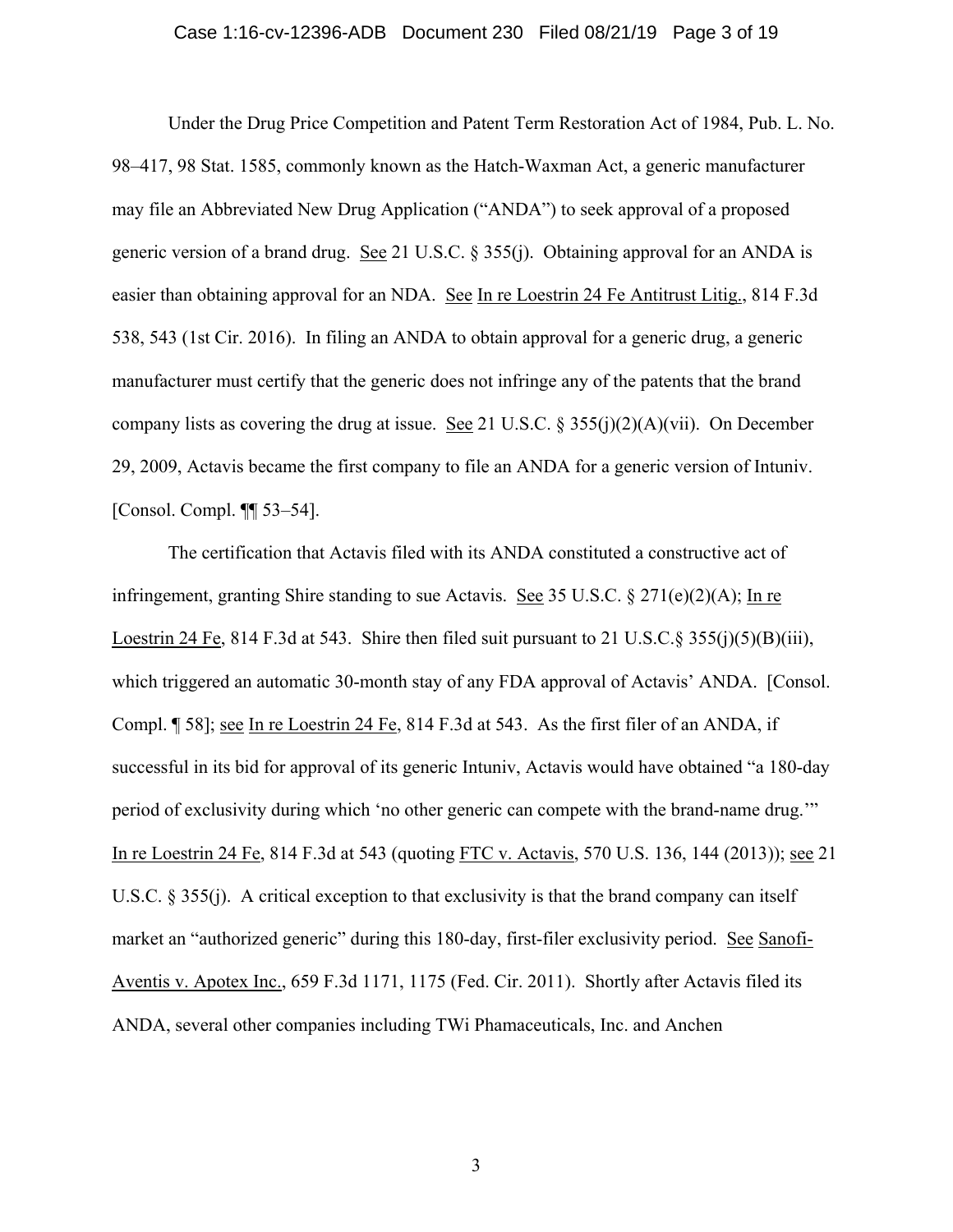#### Case 1:16-cv-12396-ADB Document 230 Filed 08/21/19 Page 4 of 19

Pharmaceuticals, Inc. (together, "Twi/Anchen") filed their own ANDAs. [Consol. Compl. ¶¶ 56−57]. Shire initiated patent infringement litigations against each ANDA filer. [Id. ¶¶ 59].

The IPPs allege that Shire engineered a settlement with Twi/Anchen that would have allowed Twi/Anchen to release an authorized generic Intuniv if Actavis launched its own generic without settling the lawsuit brought by Shire. [Id.  $\P$ ] 77–78]. That settlement threatened Actavis with the prospect of competition during its valuable 180-day exclusivity period, which Actavis was eager to avoid. [Id. ¶ 79]. On April 25, 2013, Shire and Actavis settled Shire's claims in a manner that allegedly reduced the prospect of unwanted competition for both companies. See [id. ¶ 93]. The IPPs claim that the settlement effectively guaranteed Actavis a full 180-day exclusivity period during which it would face no authorized generic competition. [Id.  $\P$ ] 94–95]; see [ECF No. 148 at 6–10]. In exchange, Actavis agreed to delay its launch of generic Intuniv until December 1, 2014, thereby allowing Shire to enjoy monopoly profits for brand Intuniv in the interim. [Consol. Compl. ¶ 94]. The IPPs argue that this was sham litigation and that the anticompetitive settlement agreement caused them to pay artificially inflated prices for both brand and generic Intuniv. See [id. ¶[9–12].

#### **B. Procedural History**

Plaintiffs initiated this action on November 23, 2016, [ECF No. 1], and filed their Consolidated Complaint on March 10, 2017, after this case was consolidated with two related actions, see [ECF No. 32; Consol. Compl.]. On November 1, 2018, the IPPs filed the instant motion for certification of the following two classes of indirect purchasers of Intuniv:

**The Nationwide Consumer Class**: For the period beginning November 15, 2012, to the present: (A) all persons who purchased brand or generic Intuniv in the United States for personal or household use, and who paid the purchase price themselves; and (B) all persons covered by commercial health insurance who purchased brand Intuniv in the United States for personal or household use, and who paid some of the purchase price pursuant to a co-payment or co-insurance provision.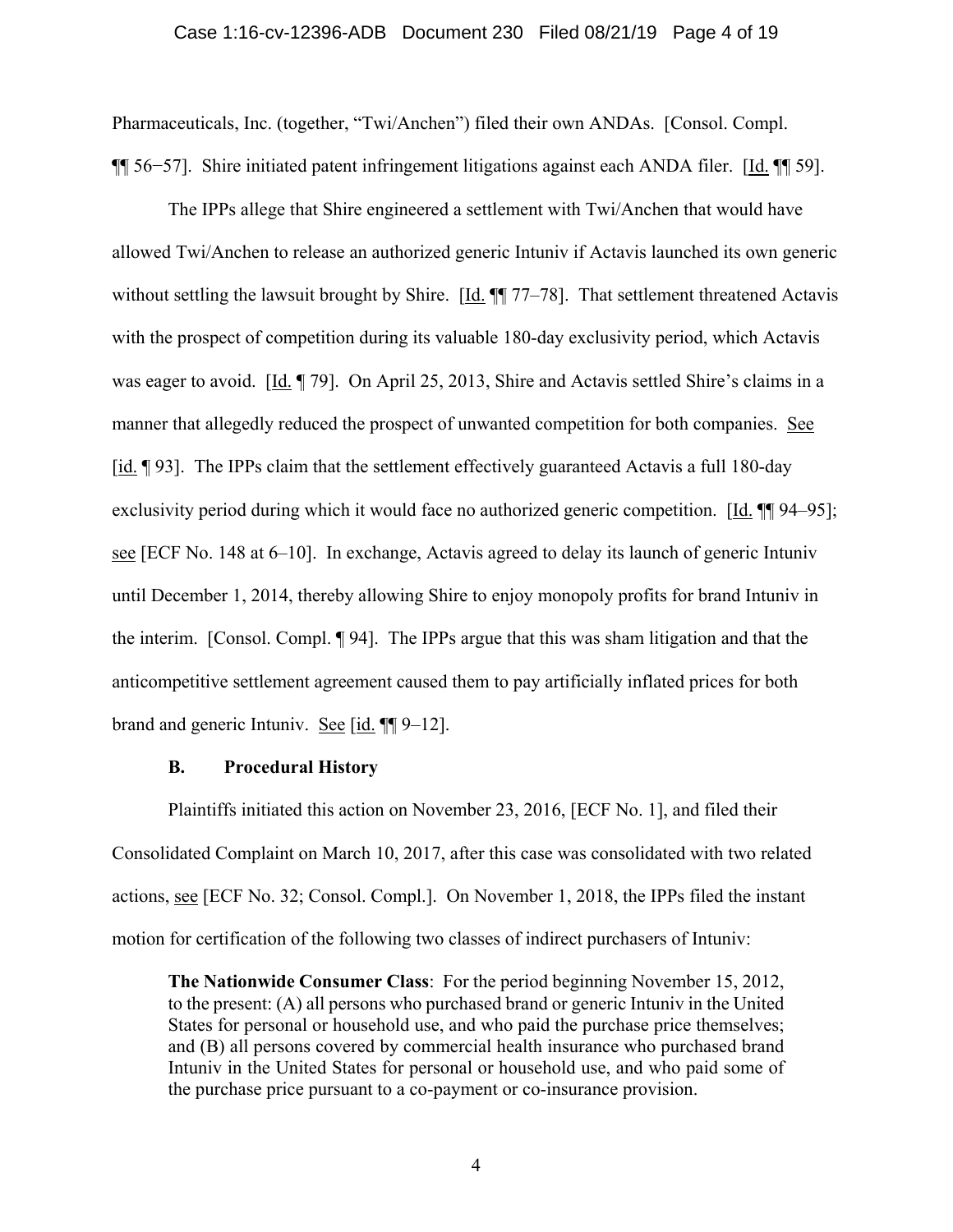**Illinois Brick Repealer Class:** For the period beginning November 15, 2012, to the present, all persons in Arizona, California, Florida, Iowa, Maine, Massachusetts, Michigan, Minnesota, Mississippi, Missouri, Montana, Nebraska, Nevada, New Hampshire, New Mexico, New York, North Carolina, North Dakota, Oregon, Rhode Island, South Dakota, Tennessee, Vermont, West Virginia, Wisconsin, and the District of Columbia: (A) who paid the purchase price themselves for brand or generic Intuniv in the United States for personal or household use; and (B) all persons covered by commercial health insurance who purchased brand Intuniv in the United States for personal or household use, and who paid some of the purchase price pursuant to a co-payment or co-insurance provision.

[ECF No. 146 at 1–2]. The proposed classes exclude third-party payers, direct purchasers of Intuniv, individuals who purchased the drug for resale, individuals who purchased Intuniv with a flat co-payment or so-called Cadillac insurance plan, government entities, Defendants and certain associated individuals, and judicial officers who preside over this case. [Id. at 2].

# **C. Uninjured Putative Class Members**

The market and government systems through which pharmacies are paid for the medications they sell include an alphabet soup of entities and programs. See [Rosenthal Rep.  $\P$ [ 13–23, ECF No. 148-55; Hughes Rep.  $\P$ [ 17–28, ECF No. 162-1]. For the purposes of this Memorandum and Order, one need only understand the basics of how consumers' various out-ofpocket costs for medications like Intuniv are typically determined. While some consumers pay the entire cost for their prescription medications in cash, most purchases involve a third-party payer, such as an insurance company. [Rosenthal Rep. ¶ 16]. At the point of sale, most insured consumers pay either a co-payment (often a fixed dollar amount that varies depending on which "tier" a medication is in) or co-insurance (a percentage of the retail price of the drug). [Id.]. Insurance policies that have fixed co-payments often make generic drugs cheaper for consumers than brand drugs so that consumers have an incentive to choose the less expensive generic option, see [id. ¶¶ 16, 18], but the cost of a drug may vary due not only to a consumer's insurance plan, but also based on other individual-specific circumstances, see [Hughes Rep.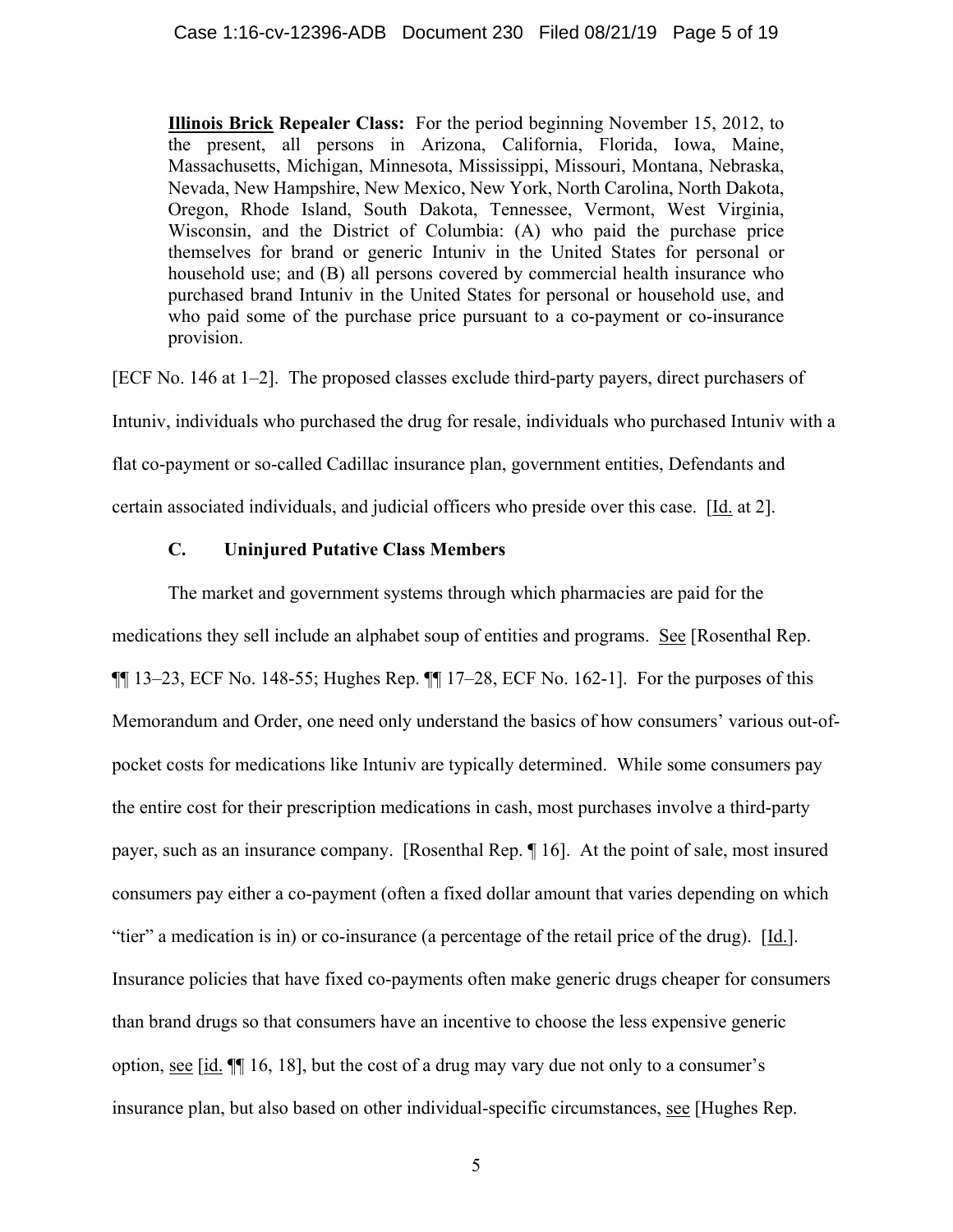### Case 1:16-cv-12396-ADB Document 230 Filed 08/21/19 Page 6 of 19

 $\P$ [21–24].<sup>3</sup> For example, insurance plans frequently include an out-of-pocket maximum that caps medical expenses, including expenses for prescription drugs, and brand manufacturers including Shire often offer coupon programs that effectively lower consumers' co-payments for their medications. [Id.]. Therefore, although generic drugs are less expensive for most consumers at the point of sale, that is not true for all consumers in all circumstances.

Varying out-of-pocket consumer costs, consumer preferences, and drug availability cause a modest and generally declining fraction of brand consumers to continue to purchase brand medication even after a generic version of a drug enters the market. See, e.g., [Rosenthal Rep. ¶ 7]. These market complexities mean that, even assuming that Defendants entered into an anticompetitive settlement agreement, thousands of putative class members did not actually pay an overcharge because they would not have paid less for either brand or generic Intuniv absent that anticompetitive conduct. See [Hughes Rep. ¶ 14; Rosenthal Rebuttal Rep. ¶¶ 31–32, ECF No. 177-1].<sup>4</sup> More specifically, at least three groups of putative class members did not pay an overcharge. First, some number of "brand loyalists" would have continued to purchase brand Intuniv over a generic and were uninjured because the amount they paid for brand Intuniv would have been unaffected or increased by an earlier generic entry into the market. See [Hughes Rep. ¶¶ 14, 53–66; Rosenthal Rebuttal Rep. ¶ 32]. Second, Shire offered several co-payment coupons to eligible consumers, including \$15 co-payment coupons. [Hughes Rep. ¶¶ 44–52]. Consumers

 $3$  Third-party payers and pharmacy benefit managers also provide pharmacies with incentives to fill prescriptions for a brand drug with a generic drug when one is available, and in most states such substitution is allowed or mandated. [Rosenthal Rep. ¶ 18, ECF No. 148-55]. <sup>4</sup> "But-for world" is a short-hand term for the world as it would exist but-for Defendants' anticompetitive conduct. Prof. Rosenthal contemplates four but-for world scenarios. The scenarios vary in when they assume generic Intuniv would have entered the market but-for the anticompetitive conduct and in the extent and timing of additional generic competition. See [Rosenthal Rep. ¶ 9].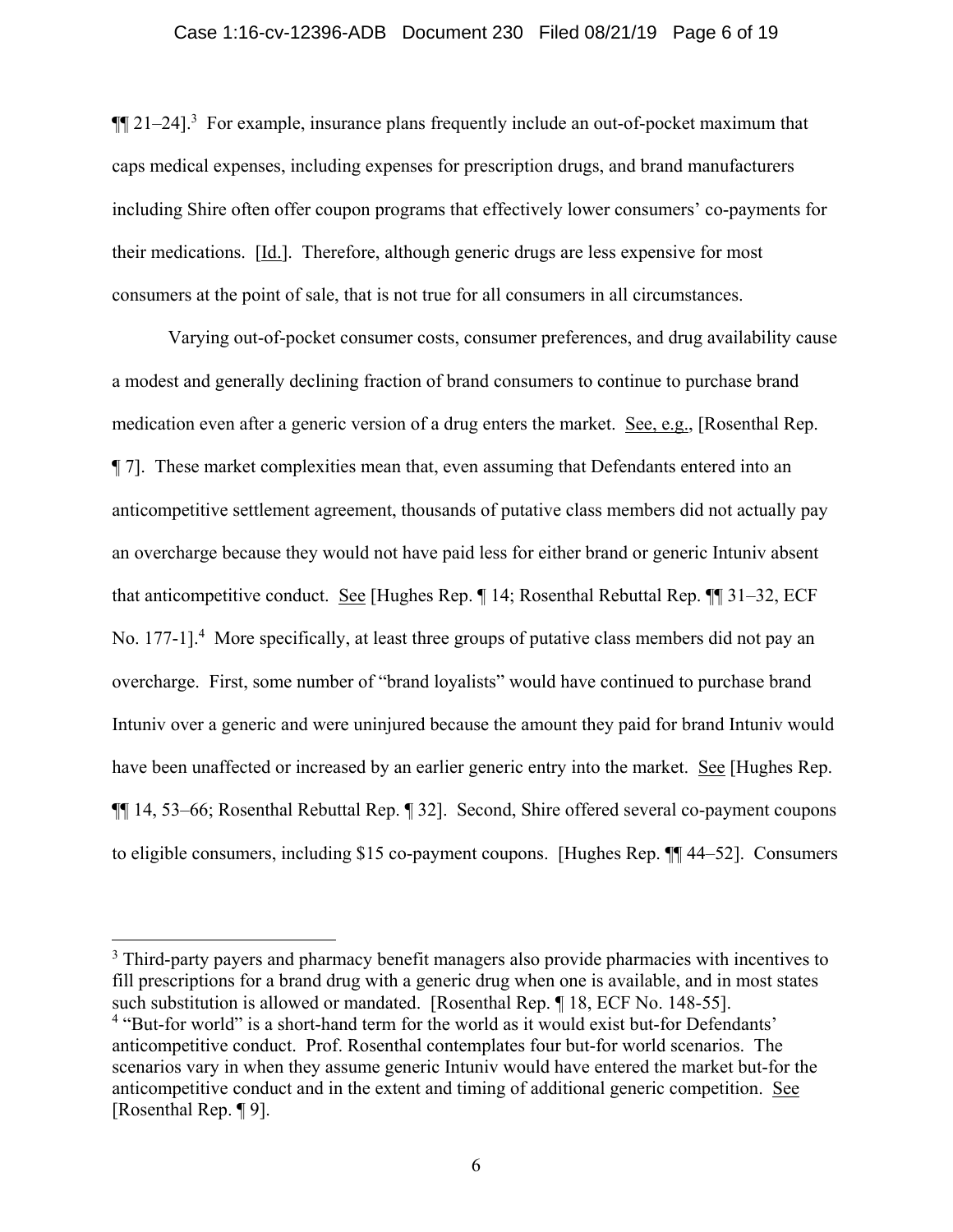## Case 1:16-cv-12396-ADB Document 230 Filed 08/21/19 Page 7 of 19

who only made purchases of brand Intuniv with those \$15 co-payment coupons and who could not have obtained generic Intuniv for an out-of-pocket expense less than \$15 in the but-for world did not suffer any injury. See [id.; Rosenthal Rebuttal Rep. ¶ 38]. Third, some consumers likely purchased brand or generic Intuniv only after reaching out-of-pocket maximums under their insurance plans and therefore were not injured because they did not pay for Intuniv. See [Hughes Rep. ¶ 14; Rosenthal Rebuttal Rep. ¶ 39].

The parties' experts disagree on the likely number of uninjured class members. Under the but-for scenario on which the experts have focused their analysis, Defendants' expert, Prof. Hughes, initially estimated that 44,000 class members comprising 12.4% of the class did not incur an overcharge, including 8.0% who would not have paid an overcharge as a result of brand loyalty. [Hughes Rep. ¶¶ 14, 66]. Prof. Hughes later estimated, based on Prof. Rosenthal's analysis, that between 12.4% and 16.8% of class members were uninjured. [Hughes Sur-Rebuttal Rep. ¶ 25, ECF No. 203-2]. Conversely, the IPPs' expert, Prof. Rosenthal, contends that the number of brand loyalists who would not have incurred an overcharge is "closer to 2.8% than . . . 8%." [Rosenthal Rebuttal Rep. ¶ 32]. Prof. Rosenthal arrives at this estimate by examining brand loyalty in the actual world after generic Intuniv became available. [Id.]. She posits that 24,909 class members were uninjured based on her estimate of the number of consumers who were brand-loyal and paid only fixed co-payments after a generic became available. [Rosenthal Dep. 133:6–134:23, ECF No. 203-1]. Although Prof. Rosenthal asserts that Prof. Hughes' estimate of uninjured brand loyalists is too high, she acknowledges that her 2.8% estimate is too low because she calculated that figure by dividing her estimate of uninjured, brand-loyal class members by a denominator that includes non-class members. [Rosenthal Dep. 137:19–138:23]. Prof. Rosenthal further argues that Prof. Hughes' estimates vastly overstate the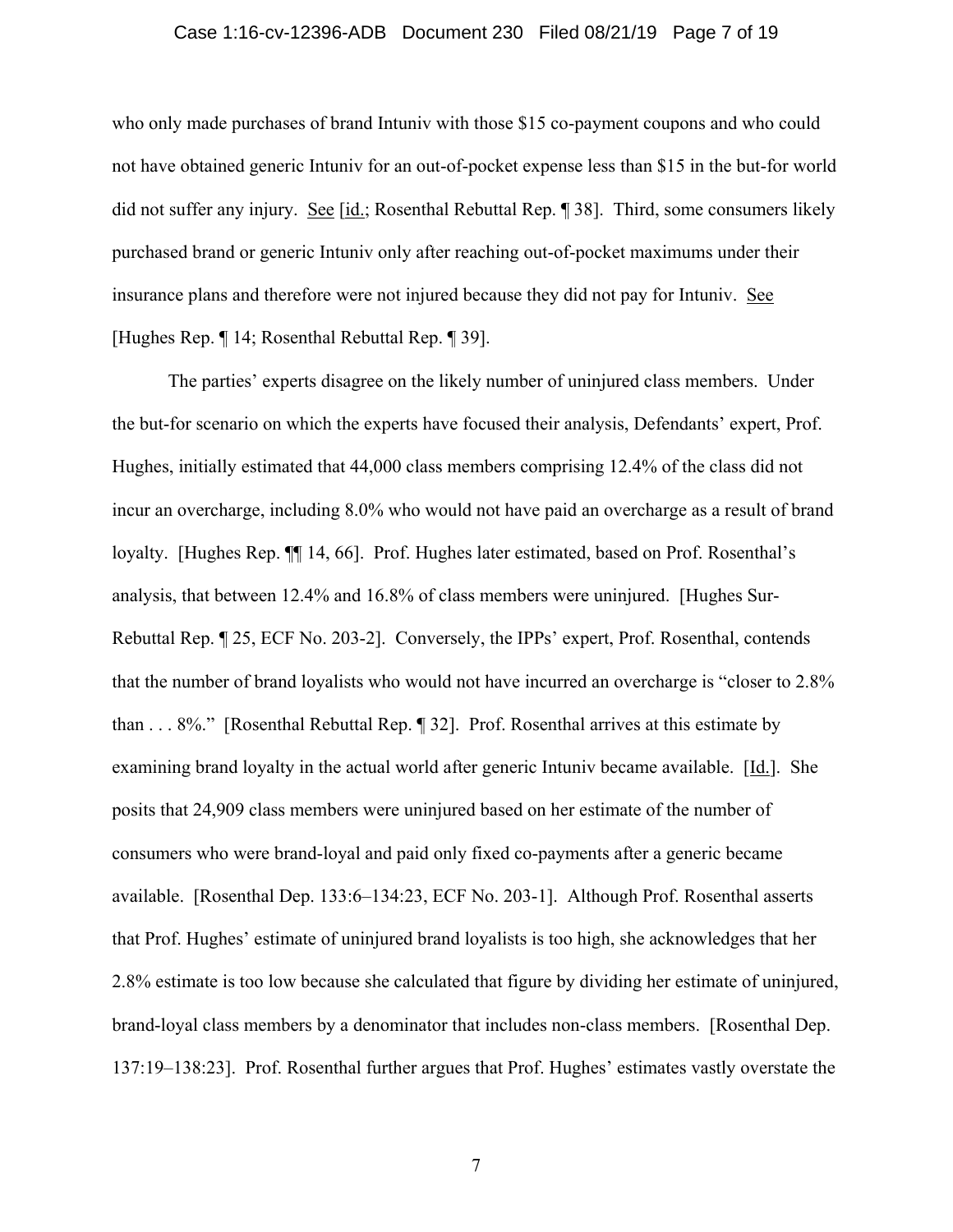### Case 1:16-cv-12396-ADB Document 230 Filed 08/21/19 Page 8 of 19

number of uninjured coupon users and that the number of consumers who were uninjured because of out-of-pocket maximums was likely de minimis. [Rosenthal Rebuttal Rep. ¶¶ 38– 39].

The Court cannot precisely determine the number of uninjured class members at this stage of the litigation, but after considering the experts' reports, it concludes that more than 25,000 nationwide putative class members never paid an overcharge and were therefore uninjured by Defendants' allegedly anticompetitive conduct. The Court arrives at this conservative figure based on Professors Rosenthal's estimate that 24,909 brand-loyal class members would not have been injured and because that figure does not fully account for uninjured coupon users or individuals who purchased Intuniv only after reaching their out-ofpocket maximums. See [Rosenthal Rebuttal Rep. ¶¶ 31–32]. The Court estimates that these uninjured, brand-loyal class members account for at least 8% of the class, which reflects Prof. Hughes initial estimate of the percentage of class members who would not have paid an overcharge as a result of brand loyalty and is the lowest percentage estimate that is not marred by a calculation error. See [Hughes Rep.  $\P$  66].<sup>5</sup>

# **II. CLASS CERTIFICATION STANDARD**

 To obtain class certification under Federal Rule of Civil Procedure 23, a plaintiff must first satisfy the four requirements of Rule 23(a). They must demonstrate that:

(1) the class is so numerous that joinder of all members is impracticable; (2) there are questions of law or fact common to the class; (3) the claims or defenses of the representative parties are typical of the claims or defenses of the class; and (4) the representative parties will fairly and adequately protect the interests of the class.

 $<sup>5</sup>$  Although the Court declines to offer a precise estimate of the number of putative class members</sup> who were uninjured due to reasons other than brand loyalty, it expects that those uninjured class members number in the thousands.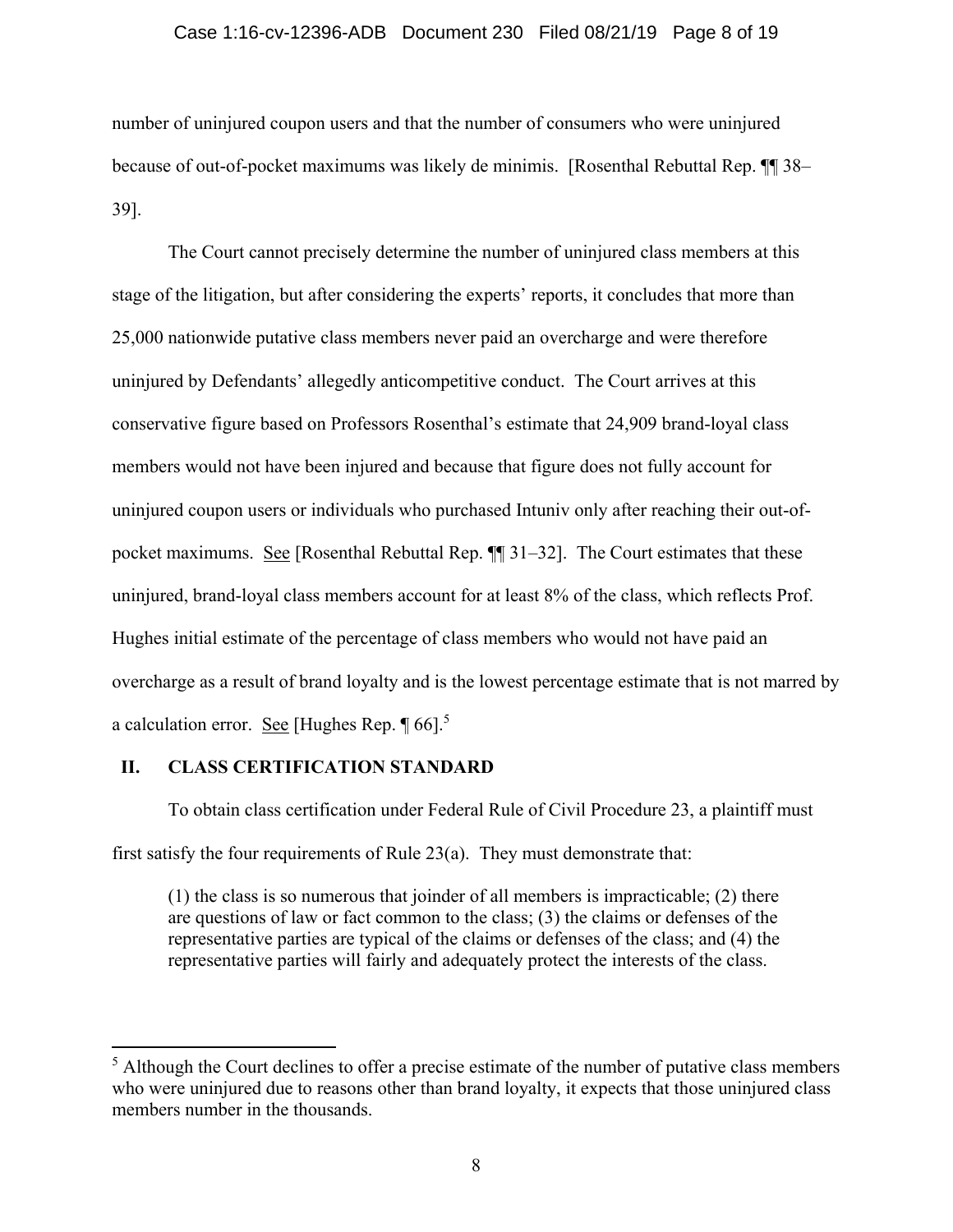### Case 1:16-cv-12396-ADB Document 230 Filed 08/21/19 Page 9 of 19

Fed. R. Civ. P. 23(a). These requirements "ensure<sup>[]</sup> that the named plaintiffs are appropriate representatives of the class whose claims they wish to litigate." Wal-Mart Stores, Inc. v. Dukes, 564 U.S. 338, 349 (2011). "The Rule's four requirements—numerosity, commonality, typicality, and adequate representation—'effectively limit the class claims to those fairly encompassed by the named plaintiffs claims.'" Id. (quoting Gen. Tel. Co. of Sw. v. Falcon, 457 U.S. 147, 156 (1982)).

Because the Plaintiffs seek money damages, they must also satisfy Rule 23(b)(3)'s predominance and superiority requirements. See Tyson Foods, Inc. v. Bouaphakeo, 136 S. Ct. 1036, 1053 (2016) (citing Comcast Corp. v. Behrend, 569 U.S. 27, 33 (2013)). Rule 23(b)(3) requires a showing that "the questions of law or fact common to class members predominate over any questions affecting only individual members, and that a class action is superior to other available methods for fairly and efficiently adjudicating the controversy." Fed. R. Civ. P. 23(b)(3). "In adding predominance and superiority to the qualification-for-certification list, the Advisory Committee sought to cover cases in which a class action would achieve economies of time, effort, and expense, and promote ... uniformity of decision as to persons similarly situated, without sacrificing procedural fairness or bringing about other undesirable results." Amchem Prods., Inc. v. Windsor, 521 U.S. 591, 615 (1997) (quotation marks omitted). The IPPs must show that "the fact of [an] antitrust violation and the fact of antitrust impact [can] be established through common proof." In re New Motor Vehicles Canadian Exp. Antitrust Litig., 522 F.3d 6, 20 (1st Cir. 2008).

In addition to the explicit requirements of Rule 23, there is also an implicit requirement that the proposed class be ascertainable. Donovan v. Philip Morris USA, Inc., 268 F.R.D. 1, 9 (D. Mass. 2010) ("While not explicitly mentioned in Rule 23, an implicit prerequisite to class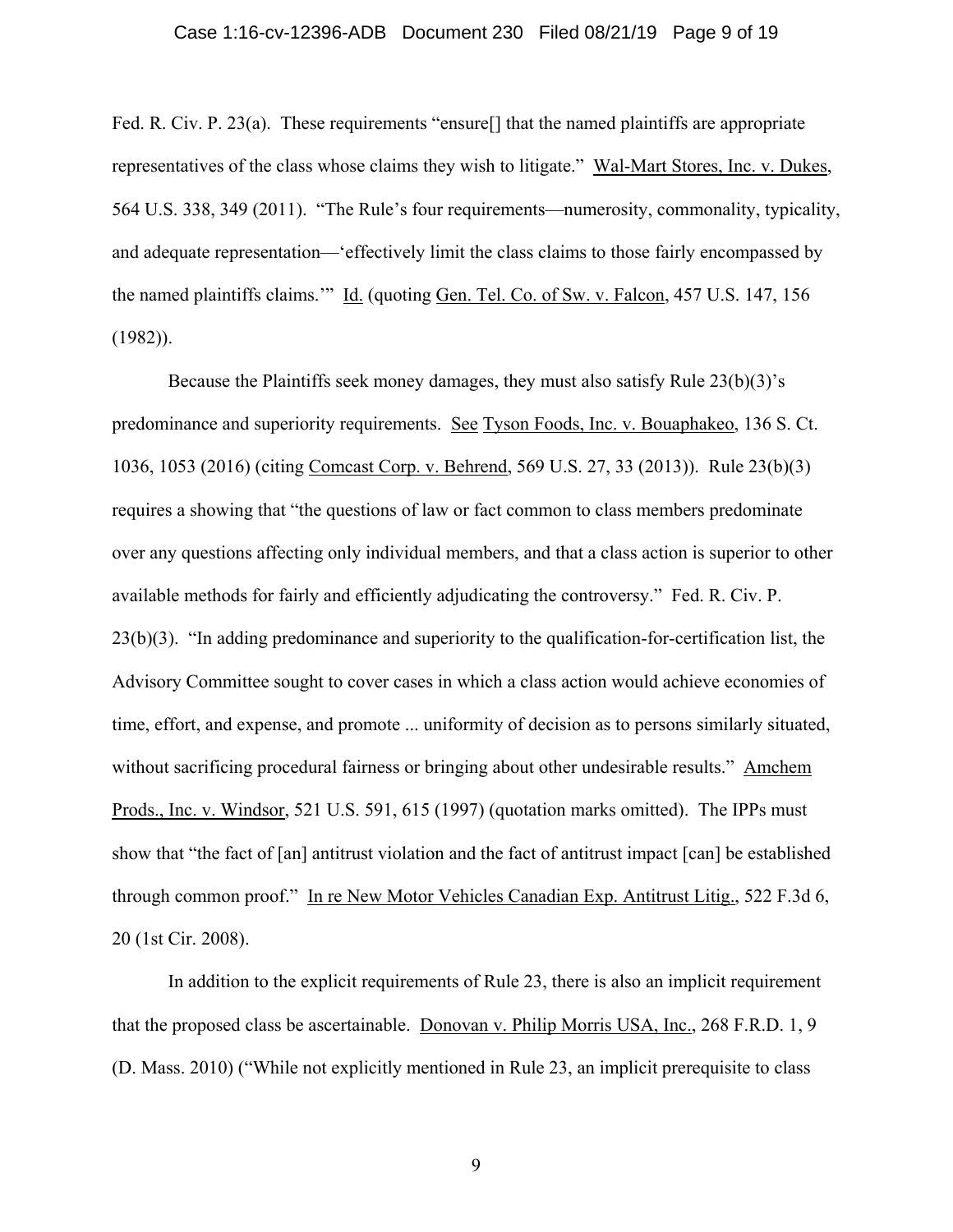# Case 1:16-cv-12396-ADB Document 230 Filed 08/21/19 Page 10 of 19

certification is that a 'class' exists—in other words, it must be 'administratively feasible for the court to determine whether a particular individual is a member.'" (quoting Kent v. SunAmerica Life Ins., 190 F.R.D. 271, 278 (D. Mass. 2000))); see also In re Nexium Antitrust Litig., 777 F.3d 9, 19 (1st Cir. 2015) ("[T]he definition of the class must be 'definite,' that is, the standards must allow the class members to be ascertainable."). A class is generally ascertainable where it is defined in terms of an "objective criterion." Matamoros v. Starbucks Corp., 699 F.3d 129, 139 (1st Cir. 2012).

"Rule 23 does not set forth a mere pleading standard. A party seeking class certification must affirmatively demonstrate his compliance with the Rule." Wal-Mart Stores, 564 U.S. at 350. The Court must engage in a "rigorous analysis," which may involve "prob[ing] behind the pleadings" in order to decide whether certification is appropriate. Id. (quoting Gen. Tel. Co. of Sw., 457 U.S. at 160).

## **III. MOTIONS TO EXCLUDE EXPERT OPINIONS**

Federal Rule of Evidence 702 provides that a person who is qualified by knowledge,

skill, experience, training, or education may testify in the form of an opinion if:

(a) the expert's scientific, technical, or other specialized knowledge will help the trier of fact to understand the evidence or to determine a fact in issue;

(b) the testimony is based on sufficient facts or data;

(c) the testimony is the product of reliable principles and methods; and

(d) the expert has reliably applied the principles and methods to the facts of the case.

Fed. R. Evid. 702. Trial judges are tasked with "ensuring that an expert's testimony both rests on a reliable foundation and is relevant to the task at hand." Daubert v. Merrell Dow Pharm.,

Inc., 509 U.S. 579, 597 (1993). Before admitting expert testimony, district courts "must perform

a gatekeeping function by preliminarily assessing 'whether the reasoning or methodology

underlying the testimony is scientifically valid and whether that reasoning or methodology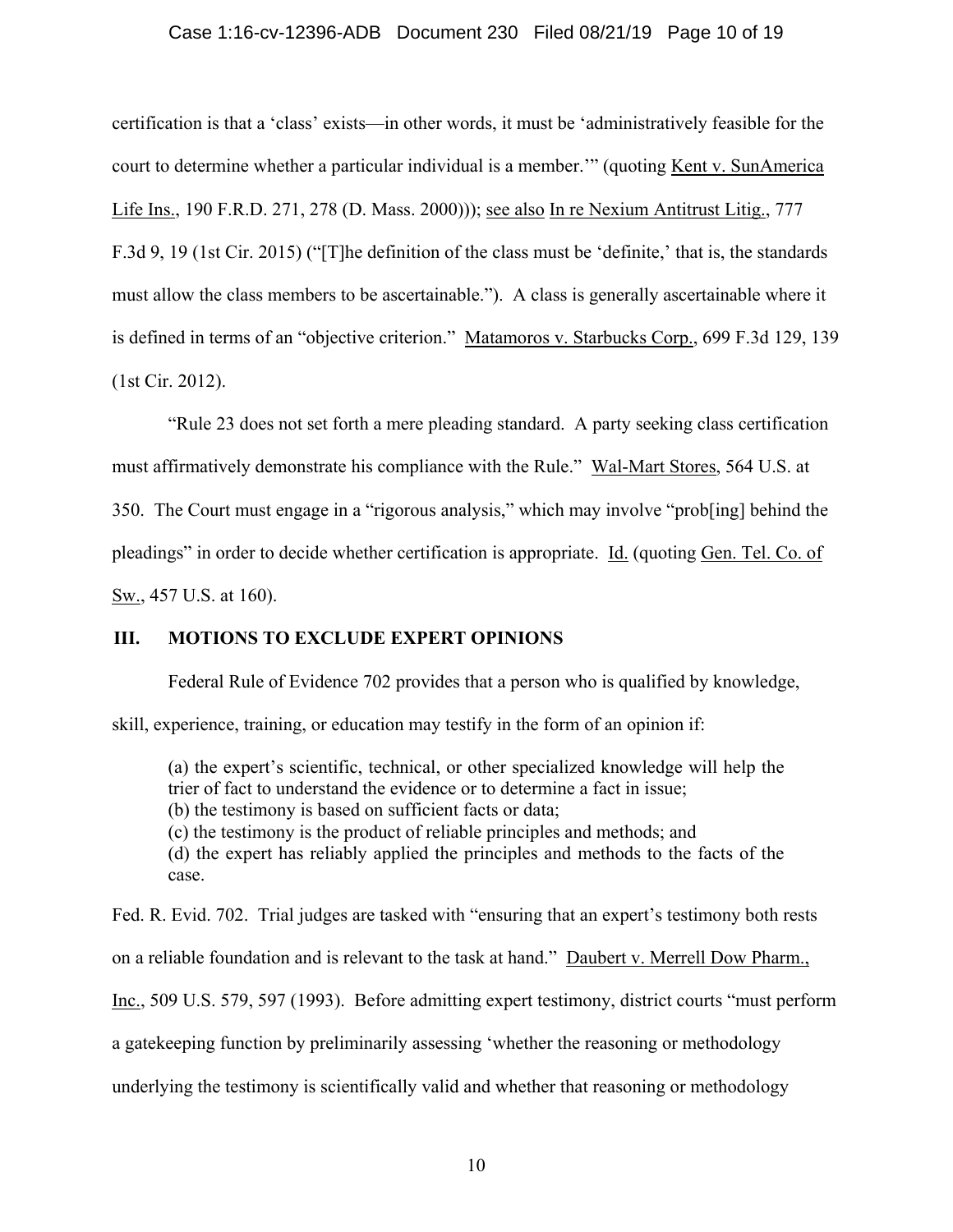#### Case 1:16-cv-12396-ADB Document 230 Filed 08/21/19 Page 11 of 19

properly can be applied to the facts in issue.'" Seahorse Marine Supplies, Inc. v. P.R. Sun Oil Co., 295 F.3d 68, 80 (1st Cir. 2002) (quoting Daubert, 509 U.S. at 592–93). "When a dispute exists between two experts both of whom use reliable methods, that dispute 'goes to the weight, not the admissibility, of the testimony.'" Koninklijke Philips N.V. v. Zoll Med. Corp., 256 F. Supp. 3d 50, 52 (D. Mass. 2017) (quoting Cummings v. Standard Register Co., 265 F.3d 56, 65 (1st Cir. 2001)).

 Defendants move to exclude the opinions of Prof. Rosenthal, while the IPPs have moved to exclude the opinions of Prof. Hughes. Both sides argue that the other side's expert proffers opinions that are inadmissible pursuant to Federal Rule of Evidence 702 and Daubert v. Merrell Dow Pharm., Inc., 509 U.S. 579 (1993).

## **A. Motion to Exclude the Opinions of Prof. Rosenthal**

 Defendants move to exclude the opinions of Prof. Rosenthal because they claim that her model cannot show whether each putative class member actually suffered an injury from the alleged anticompetitive conduct and is therefore irrelevant to the key inquiry in this case. [ECF No. 164 at 10]. Defendants are correct that Prof. Rosenthal has not provided a model that can ascertain whether or when an individual class member would have switched to generic Intuniv had the allegedly anticompetitive conduct not occurred, and the IPPs do not assert that she has offered such an opinion. See [ECF 176 at 1 ("Prof. Rosenthal . . . is not proffered to opine on how to identify any one particular class member.")].<sup>6</sup>

<sup>&</sup>lt;sup>6</sup> Prof. Rosenthal opines that she has "determined that economic proof can be used to demonstrate common impact of the alleged foreclosure on Class Members," but the Court does not understand this to be an opinion that every class member was in fact injured. [Rosenthal Rep. at 1].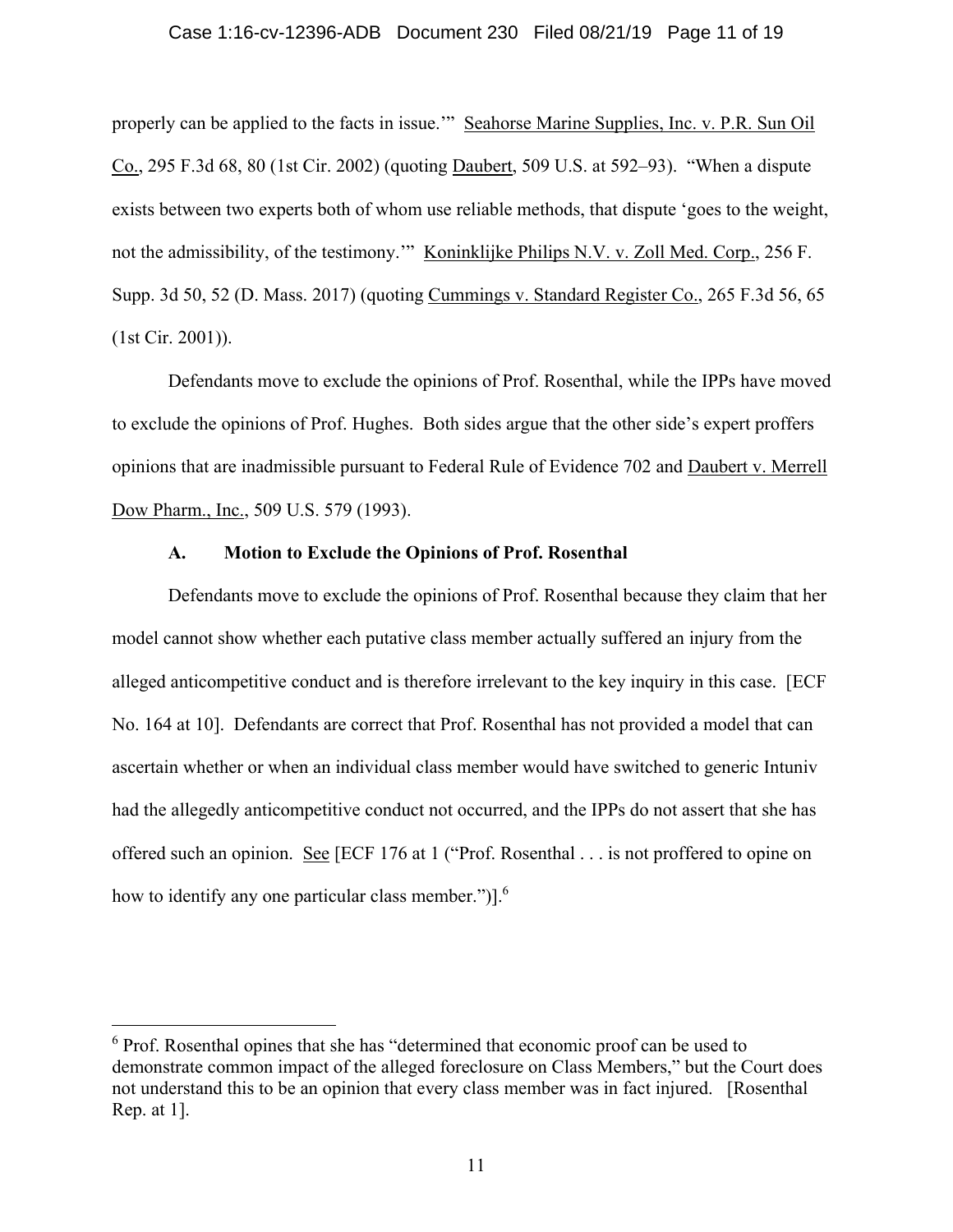## Case 1:16-cv-12396-ADB Document 230 Filed 08/21/19 Page 12 of 19

Whatever effect the fact that Prof. Rosenthal has not offered a model to identify particular uninjured putative class members has on the Court's ability to certify the putative classes, it does not compel the Court to exclude her damages opinions under Federal Rule of Evidence 702 or Daubert, 509 U.S. 579. As a professor of health economics and policy at the Harvard T.H. Chan School of Public Health who has testified in numerous pharmaceutical cases and whose principal academic interests concern health economics and health policy, Prof. Rosenthal is unquestionably qualified to assist a trier of fact in assessing damages in this case. See [Rosenthal Rep. ¶¶ 1–4]. Here, she uses a yardstick method based on reliable data to estimate antitrust damages. [Id. at 1]; see also [Rosenthal Rebuttal Rep. ¶ 41]. Her methodology is consistent with models that have been accepted by courts in similar cases. See, e.g., In re Nexium (Esomeprazole) Antitrust Litig., 297 F.R.D. 168, 181 (D. Mass. 2013) ("Prof. Rosenthal explains her methodology as a 'yardstick' approach, utilizing average measures, publicly available data, and a single 'benchmark' brand-name price to calculate aggregate overcharges."); see also Eleven Line, Inc. v. N. Tex. State Soccer Ass'n, 213 F.3d 198, 207 (5th Cir. 2000) ("[T]he two most common methods of quantifying antitrust damages are the 'before and after' and 'yardstick' measures of lost profits . . . ."). But see Sheet Metal Workers Local 441 Health & Welfare Plan v. GlaxoSmithKline, PLC, No. 04-CV-5898, 2010 WL 3855552, at \*30 (E.D. Pa. Sept. 30, 2010) (finding that class issues would not predominate where court was not persuaded that "the yardstick methodology Dr. Rosenthal proposes is commonly accepted in antitrust cases").

Defendants seemingly briefed the admissibility of Prof. Rosenthal's opinions as a way to provide the Court with seventeen additional pages as to why class certification should be denied, even if Prof. Rosenthal's opinions are accurate and relevant. The three of Defendants' twenty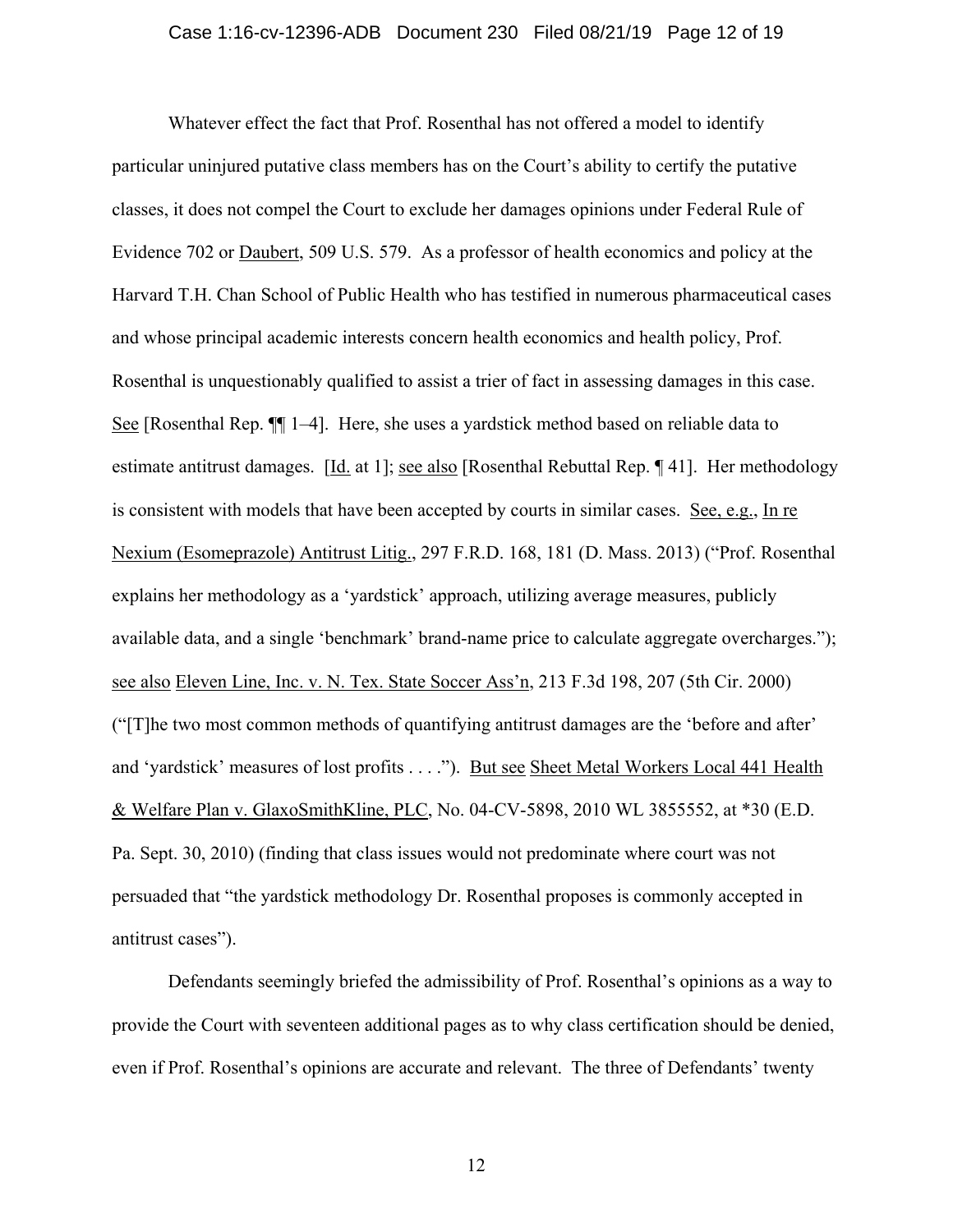## Case 1:16-cv-12396-ADB Document 230 Filed 08/21/19 Page 13 of 19

pages of briefing that address perceived errors in Prof. Rosenthal's opinions raise issues that go to the weight rather than the admissibility of those opinions. See [ECF No. 194 at 7–9]. Defendants do not credibly argue that Prof. Rosenthal's model is not probative of the total damages suffered by the putative classes, and the Court therefore DENIES Defendants' motion to exclude her opinions [ECF No. 163].

# **B. Motion to Exclude the Opinions of Prof. Hughes**

Not to be outdone in motion filing, the IPPs move to exclude the testimony of Prof. Hughes. Prof. Hughes is a professor of economics at Bates College and also has extensive experience testifying in prescription drug antitrust cases. See [Hughes Rep.  $\P$ ] 1–2 & nn.1–3]. As with Prof. Rosenthal, there is no doubt that Prof. Hughes is qualified to assist a trier of fact in assessing damages in this case.

Notwithstanding his qualifications, the IPPs advance two arguments as to why Prof. Hughes' opinions should be excluded. First, the IPPs contend that his assertion that putative class members who used coupons to purchase brand Intuniv and never paid an overcharge were uninjured is "novel" and "unmoored from legal precedent." [ECF No. 179 at 4–5]. Second, the IPPs argue that Prof. Hughes conflates the numbers of prescriptions with the number of consumers and uses an unreliable estimate of prescriptions per consumer to inflate the number of uninjured consumers. [Id. at 6–13]. The Court finds these arguments unavailing and concludes that Prof. Hughes has applied reliable principles and methods to data and facts that would be relevant to measuring damages in this case. As with Prof. Rosenthal, the perceived flaws in Prof. Hughes' methodology go to the weight rather than the admissibility of his opinions.

The IPPs argument that Prof. Hughes is mistaken when he claims that some portion of coupon users were uninjured is based upon the First Circuit's opinion in In re Nexium Antitrust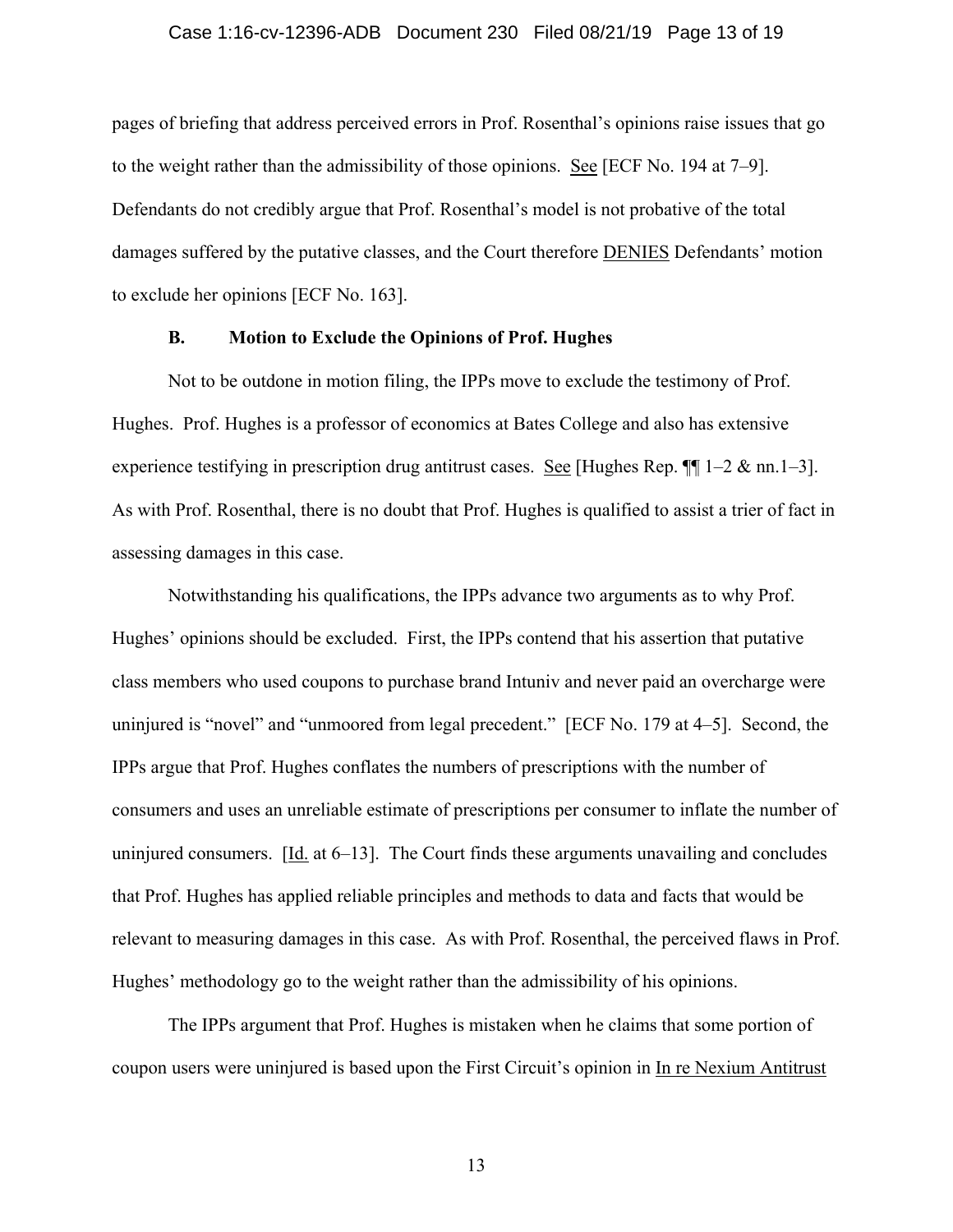Litigation, 777 F.3d 9 (1st Cir. 2015). There, the First Circuit explained that "[p]aying an overcharge caused by the alleged anticompetitive conduct on a single purchase suffices to show—as a legal and factual matter—impact or fact of damage." Id. at 27. A consumer may claim to have suffered antitrust injury based on an overcharge "whether or not that injury is *later* offset." Id. (emphasis added). Consistent with Prof. Hughes' report, however, a habitual coupon user who always obtained the brand Intuniv at a cost of \$15 and would have been unable to obtain generic Intuniv at a lower price never suffered an injury because he or she would not have paid less for Intuniv absent the allegedly anticompetitive conduct at issue. Prof. Hughes makes a reasonable adjustment in his calculations to account for the fact that not all coupon users always use coupons. See [Hughes Rep. ¶ 52].

The IPPs' second argument, that Prof. Hughes' opinions should be excluded based on his use of prescription-level data to estimate the number of uninjured consumers, is also unavailing. This argument too goes to the weight a trier of fact should afford Prof. Hughes' conclusions, not the reliability of his methods. Although prescriptions cannot function as a direct stand-in for consumers, see In re Nexium, 777 F.3d at 27–28 ("[T]here is no necessary relationship between the percentage of prescriptions and the percentage of consumers since a class member may fill one prescription with an overcharge and another with no overcharge."), Prof. Hughes' report demonstrates that there is a relationship between the number of Intuniv consumers and the number of Intuniv prescriptions such that the number of prescriptions may serve as a useful proxy for at least estimating numbers of consumers. See [Hughes Rep.  $\P$ ] 49–52, 62–66].<sup>7</sup>

 $<sup>7</sup>$  The parties' dispute over the correct estimate of prescriptions per consumer goes to a factual</sup> issue that informs an input for Prof. Hughes' model, not the reliability of the model itself or the validity of the data used. The Court therefore declines to strike Prof. Hughes' opinions due to his use of prescription-level data. Cf. In re Nexium (Esomeprazole) Antitrust Litig., 297 F.R.D.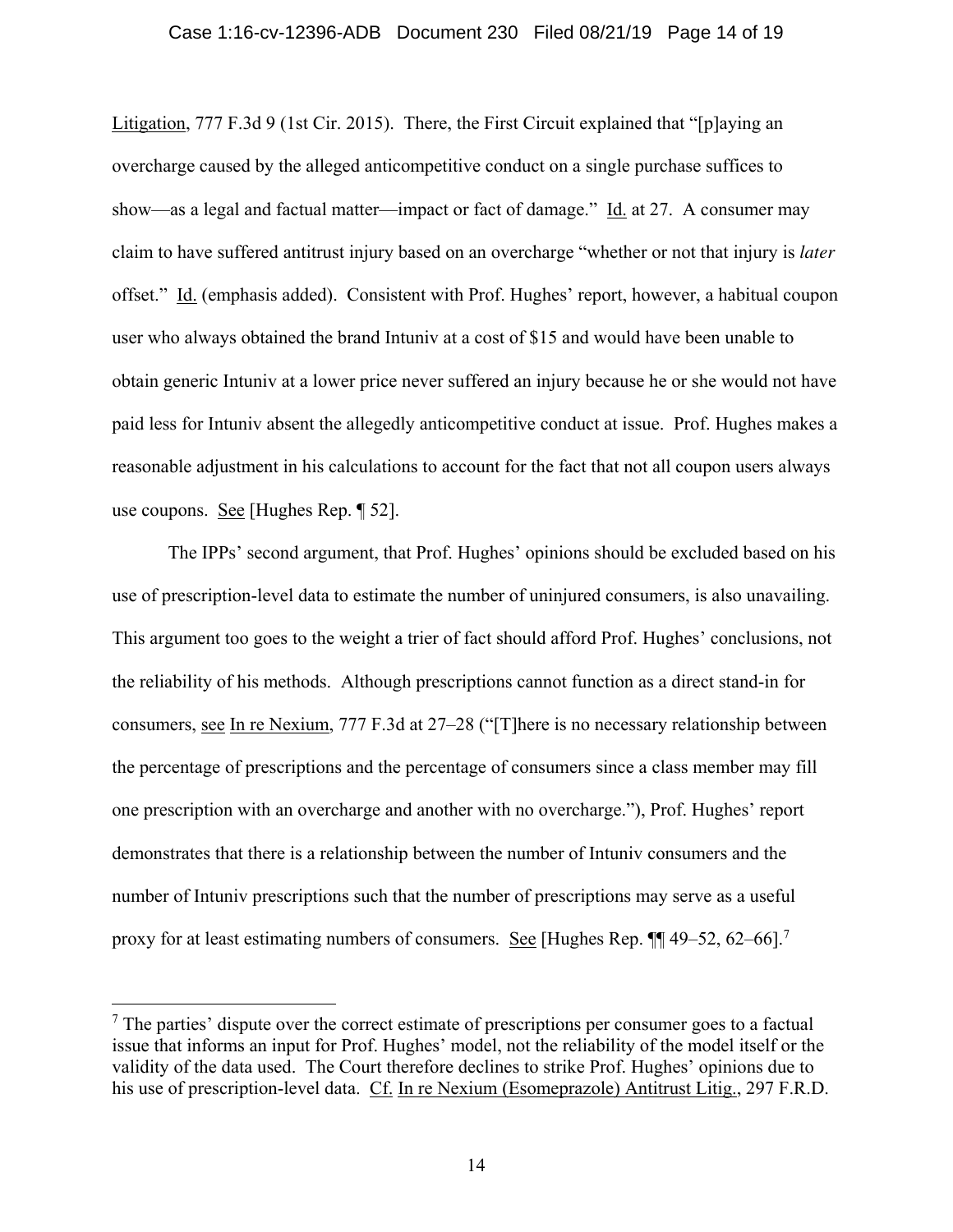The Court therefore DENIES the IPPs' motion to exclude the opinions of Prof. Hughes [ECF No. 175].

# **IV. MOTION TO CERTIFY CLASS**

The Court will not prolong this opinion with an application of the numerosity, commonality, typicality, and adequacy requirements of Federal Rule of Civil Procedure 23(a) because the parties' dispute centers on the predominance requirement of Rule 23(b)(3) and the Court finds that issue dispositive. The crux of the issue here is whether the IPPs have shown either that the number of uninjured class members is de minimis or have designed a reasonable and workable mechanism to allow Defendants to challenge class members' individual, purported injury while still ensuring that common issues of law and fact will predominate over those individual issues.

A court may certify a class with a "de minimis" number of uninjured individuals, at least where those class members may be "picked off in a manageable, individualized process at or before trial." In re Asacol, 907 F.3d at 53; see also In re Nexium, 777 F.3d at 30 ("What counts as a 'de minimis' deviation 'from a prescribed standard must, of course, be determined with reference to the purpose of the standard.' We thus define 'de minimis' in functional terms." (quoting Wis. Dep't of Revenue v. William Wrigley, Jr., Co., 505 U.S. 214, 232 (1992))). The First Circuit clarified in In re Asacol Antitrust Litigation, 907 F.3d 42 (1st Cir. 2018), that in pharmaceutical antitrust class actions brought by indirect purchasers, where the defendants reasonably contend that numerous class members were uninjured and individualized inquiries are relevant to that determination, the defendants are entitled to some "meaningful opportunity to

<sup>168, 177–179 (</sup>D. Mass. 2013) (holding that finding of facts at class certification stage was akin to "admitting opinions under Federal Rule of Evidence 702" and accepting several of Prof. Hughes' assertions).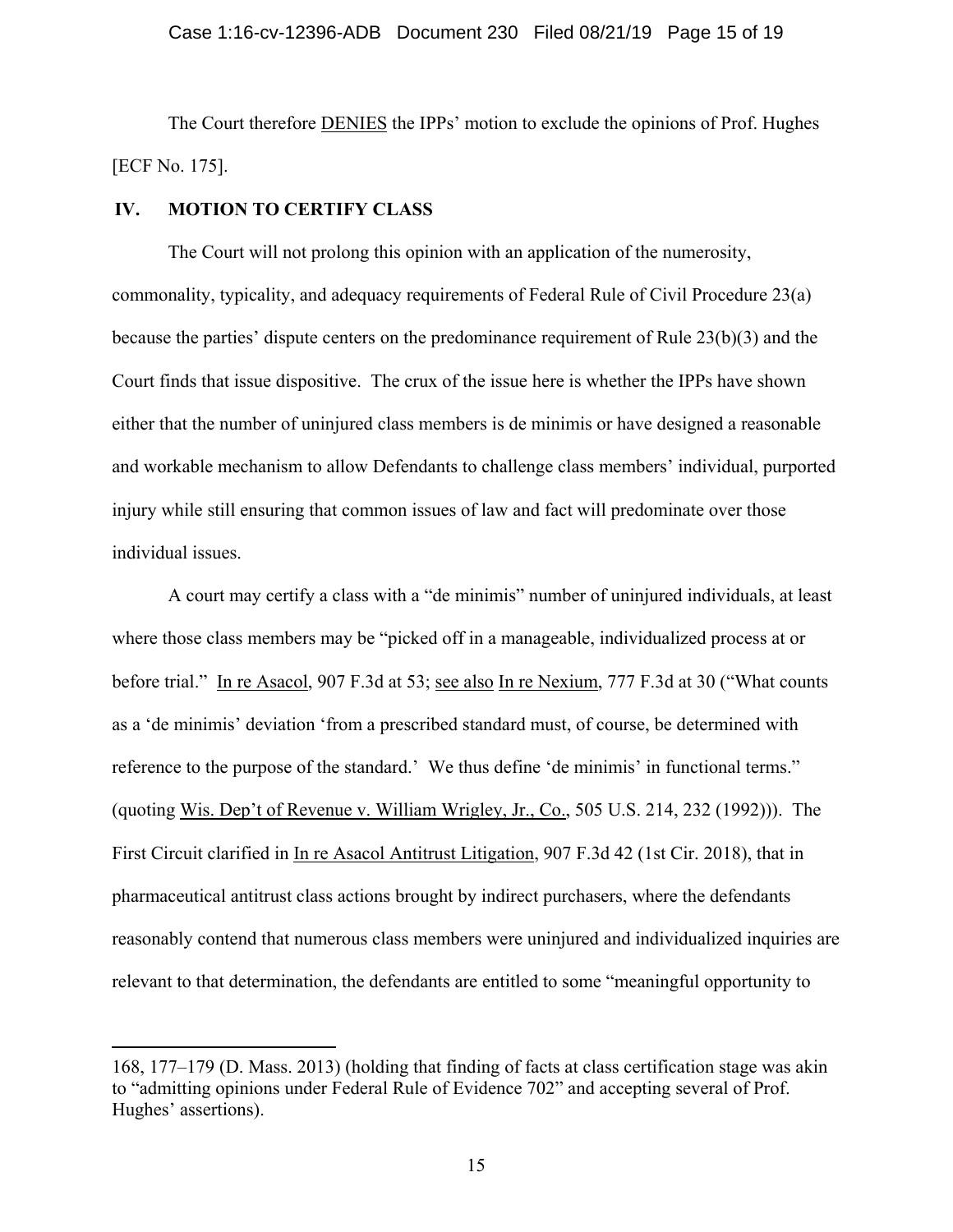# Case 1:16-cv-12396-ADB Document 230 Filed 08/21/19 Page 16 of 19

contest whether an individual would have, in fact, purchased a generic drug had one been available," 907 F.3d at 53.<sup>8</sup>

The proposed class in In re Asacol included thousands of uninjured class members who accounted for approximately 10% of the class. Id. at 47, 53. The First Circuit rejected the argument that average measures of damages could "net out all purchases by brand loyal consumers as a group" and that payment of some damages to uninjured persons should be of no concern to the defendant. Id. at 55. The court reasoned that where "the aggregate damage amount is the sum of damages suffered by a number of individuals, such that proving that the defendant is not liable to a particular individual because that individual suffered no injury reduces the amount of the possible total damage," and where "determining whether any given individual was injured (and therefore has a claim) turns on an assessment of the individual facts," "the defendant must be offered the opportunity to challenge each class member's proof that the defendant is liable to that class member." Id.

In re Asacol dictates the outcome here. Although the Court cannot determine a precise number or percentage of uninjured class members at this stage of the litigation, based on the

<sup>&</sup>lt;sup>8</sup> In re Asacol Antitrust Litigation, 907 F.3d 42 (1st Cir. 2018), held that a district court abused its discretion when it found that common issues predominated and certified a class even though thousands of class members had likely suffered no injury. That conclusion was based on an extrapolation of the Supreme Court's holding in Wal-Mart Stores, Inc. v. Dukes, 564 U.S. 338 (2011), that a "class cannot be certified on the premise that [a defendant] will not be entitled to litigate its statutory defenses to individual claims," 564 U.S. at 367; see In re Asacol 907 F.3d at 53. In the view of this Court, In re Asacol is likely a death knell for pharmaceutical, antitrust class actions brought by indirect purchasers. Given the myriad ways in which consumers could theoretically be uninjured, once a defendant asserts an intent to challenge each claim to have been affected by their conduct, it becomes nearly impossible for indirect purchasers to show that common issues will predominate under In re Asacol. Absent class certification, it is likely that most putative class members' claims will go unremedied. Thus, assuming that Defendants engaged in anticompetitive conduct, although In re Asacol eliminates the possibility that some consumers might obtain a recovery for damages they did not suffer, it also ensures that a much larger number of Intuniv consumers will receive no remedy for harm actually suffered.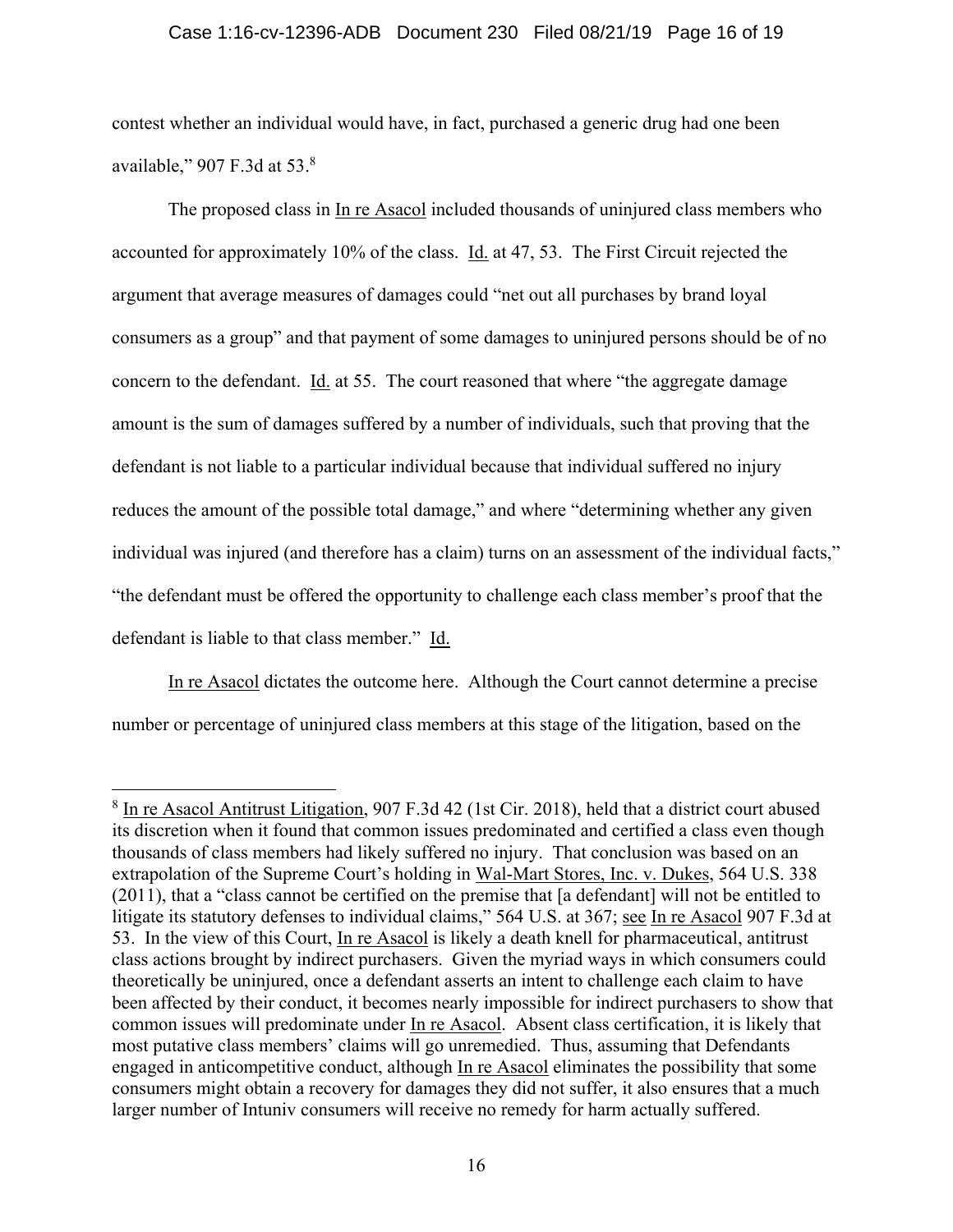#### Case 1:16-cv-12396-ADB Document 230 Filed 08/21/19 Page 17 of 19

experts' reports, the Court estimates that 25,000 brand loyalists, several thousand coupon-using class members, and some relatively de minimis number of class members who purchased Intuniv only after reaching their health insurance out-of-pocket maximum were not injured by the allegedly anticompetitive conduct at issue. See supra Part I.C; see also [Hughes Rep. ¶¶ 14, 52, 55, 62, 66; Rosenthal Rebuttal Rep. ¶ 32–39; Hughes Sur-Rebuttal Rep. ¶¶ 20–25, 28]. If the Court was to consider only putative class members from Illinois Brick repealer states, the number of uninjured class members would decline by roughly half but would still exceed 10,000. See [Hughes Rep. ¶ 13]. Uninjured consumers likely comprise at least 8% of each putative class, and perhaps considerably more. See supra Part I.C; see also [Hughes Rep. ¶ 14; Hughes Sur-Rebuttal Rep. ¶ 25]. Identifying uninjured consumers with any degree of confidence would require an assessment of individual-specific facts such as the consumer's insurance plan, any peculiar views about the equivalence of brand and generic Intuniv, their consumption habits when faced with similar choices between brand and generic drugs, their use of coupons, the timing of their purchases of Intuniv, and potentially other factors. See [Hughes Rep. ¶¶ 38–43].

The IPPs have not put forth a reasonable and workable plan to weed out uninjured class members. Defendants claim that they will challenge at trial whether particular class members were injured, [ECF No. 165 at 13, 17], and they must be afforded that opportunity in accordance with Asacol, see 907 F.3d at 53. Defendants' assertion of their intention to challenge individual class members' claims of injury distinguishes this case from In re Nexium, 777 F.3d 9, for the same reason that the First Circuit distinguished that case in In re Asacol, see 907 F.3d at 54 ("The need to identify [thousands of uninjured class members] will predominate and render an adjudication unmanageable absent evidence such as the unrebutted affidavits assumed in In re Nexium, or some other mechanism that can manageably remove uninjured persons from the class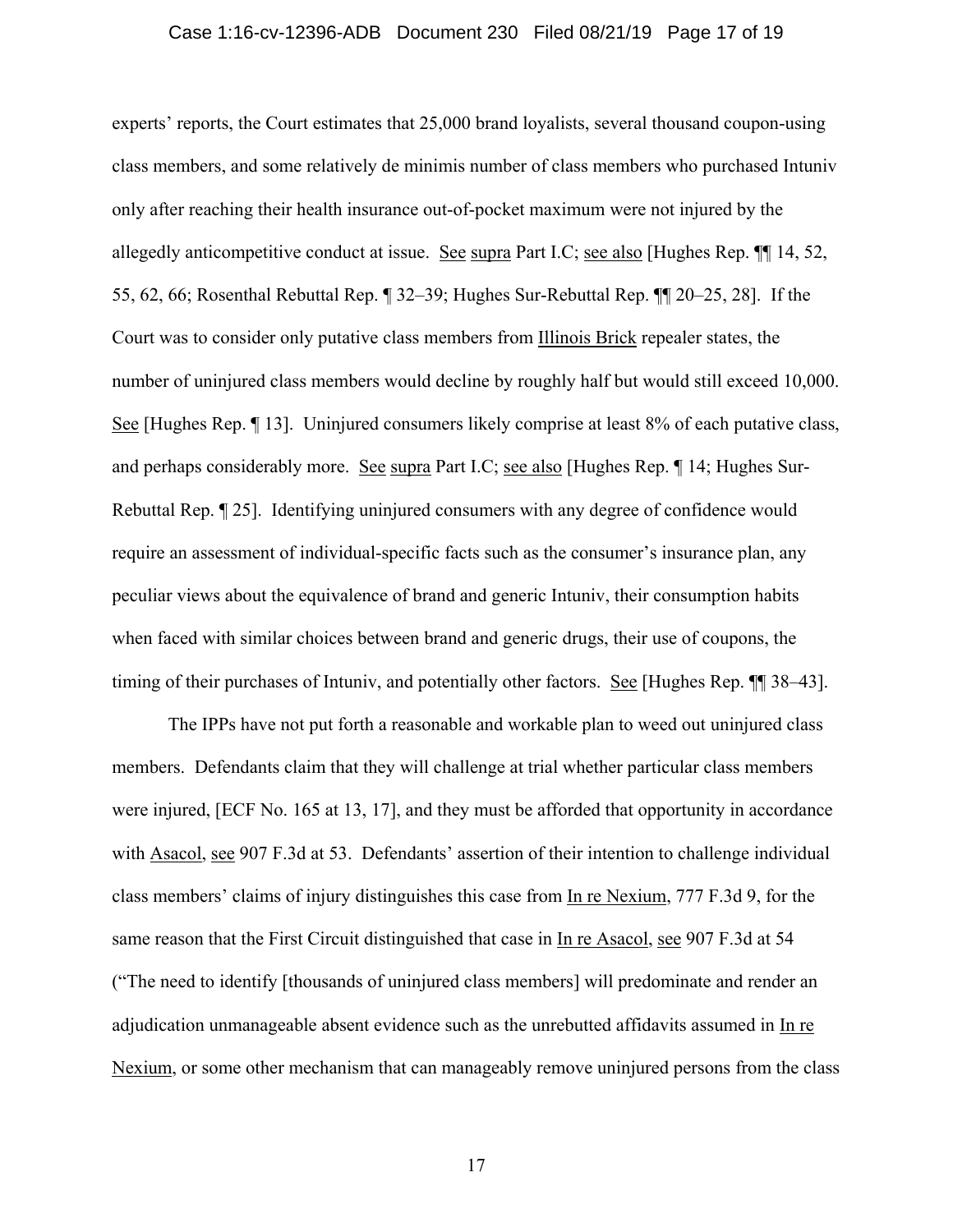## Case 1:16-cv-12396-ADB Document 230 Filed 08/21/19 Page 18 of 19

in a manner that protects the parties' rights"). The IPPs argue that "issues pertaining to the allocation of those aggregated damages can<sup>[]</sup> and will be addressed at the claims administration stage," [ECF No. 178 at 12], but the case law that the IPPs cite in support of that argument predates In re Asacol, which precludes this approach, see In re Solodyn (Minocycline Hydrochloride) Antitrust Litig., No. 14-MD-02503, 2017 WL 4621777, at \*11 (D. Mass. Oct. 16, 2017); In re Nexium (Esomeprazole), 297 F.R.D. at 183; In re Terazosin Hydrochloride, 220 F.R.D. 672, 699 (S.D. Fla. 2004).

Where the IPPs have failed to put forth a reasonable and workable plan to weed out the more than 10,000 uninjured class members in each putative class and Defendants intend to challenge any attestation that individual class members were injured, the IPPs have not shown that "questions of law or fact common to class members [will] predominate over any questions affecting only individual members." Fed. R. Civ. P. 23(b)(3). Compare In re Loestrin 24 Fe, No. 13-MD-2472-WES, 2019 WL 3214257, at \*15 (D.R.I. July 2, 2019) (granting class certification where, unlike In re Asacol, it might have been "borne out through the evidence at trial that there are a couple uninjured members [in a] class" with forty-seven members), with In re Thalomid & Revlimid Antitrust Litig., No. 14-CV-6997, 2018 WL 6573118, at \*13 (D.N.J. Oct. 30, 2018) (denying class certification where, as in In re Asacol, "plaintiff[s] have not provided an appropriate common method of proving injury-in-fact given the presence of brand loyalists"). The IPPs' motion for class certification [ECF No. 146] is therefore DENIED.

## **V. CONCLUSION**

Accordingly, the motion for class certification [ECF No. 146] and the motions to exclude expert opinions [ECF Nos. 163, 175] are **DENIED**.

## **SO ORDERED.**